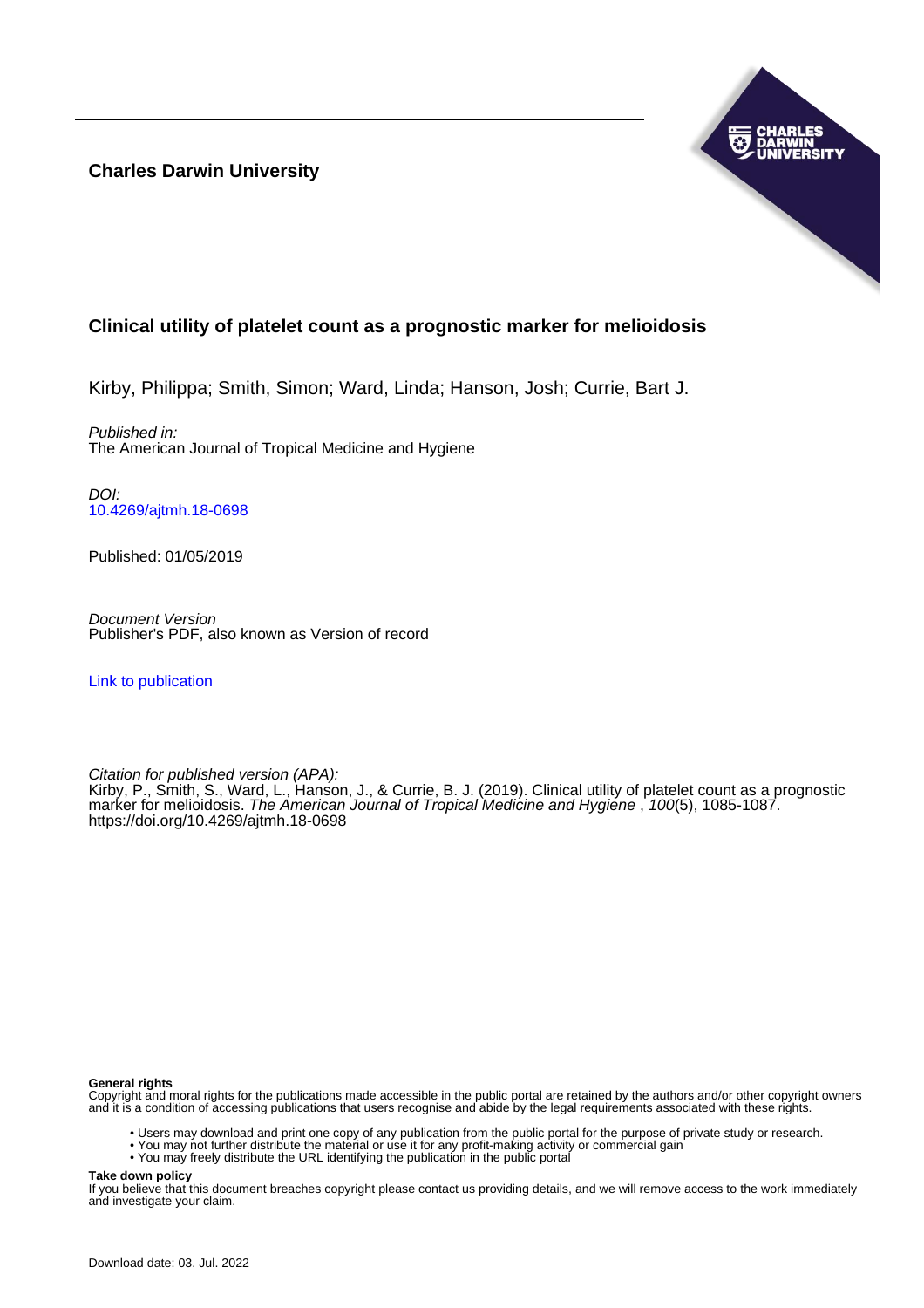# Clinical Utility of Platelet Count as a Prognostic Marker for Melioidosis

Philippa Kirby,<sup>1,2</sup> Simon Smith,<sup>3</sup> Linda Ward,<sup>1</sup> Josh Hanson,<sup>1,3,4</sup> and Bart J. Currie<sup>1,2\*</sup>

 $^1$ Global and Tropical Health Division, Menzies School of Health Research, Darwin, Australia;  $^2$ Infectious Diseases Department and Northern Territory Medical Program, Royal Darwin Hospital, Darwin, Australia; <sup>3</sup>Department of Medicine, Cairns Hospital, Cairns, Australia; <sup>4</sup>Kirby Institute, University of New South Wales, Kensington, Australia

Abstract. Thromobocytopenia predicts mortality in patients with melioidosis in Thailand. We analyzed platelet counts in two large cohorts of melioidosis patients in tropical northern Australia to assess utility in a different clinical setting. Admission platelet counts were compared between subgroups of patients with different clinical outcomes. Patients with more severe disease (indicated by bacteremia, septic shock, and death) had significantly lower platelet counts than those with less severe disease. Logistic regression analysis was carried out for potential predictors of mortality among various clinical parameters, and platelet count was shown to be an independent predictor of mortality. Furthermore, in patients critically ill with melioidosis, an increasing platelet count after admission was associated with a significantly greater chance of survival. However, given that most patients with severe disease still had platelet counts within the normal range, platelet count is not a useful biomarker for predicting the severity of melioidosis in a clinical context.

## INTRODUCTION

The role of platelets in the complex pathophysiology of sepsis remains to be fully elucidated, but thrombocytopenia is commonly seen in severe sepsis.<sup>[1,2](#page-3-0)</sup> In Thailand, thrombocytopenia was common in diabetic patients with severe melioidosis and correlated with mortality.<sup>3</sup> Further studies from Thailand have now confirmed that thrombocytopenia was present in 31% of all melioidosis patients and predicted mortality.<sup>4</sup> In addition, in a murine experimental model of melioidosis, platelets were suggested to have a protective role in both innate immunity and vascular integrity. $4$  The implications of these studies for both clinical assessment and potential future adjunctive therapies in melioidosis remain unclear.

The Darwin Prospective Melioidosis Study (DPMS) from tropical northern Australia commenced in 1989, and an earlier analysis of outcomes showed a number of variables that were independently predictive of mortality; pneumonia at primary presentation, diabetes, hazardous alcohol intake, renal impairment, age at admission, lymphocyte count, se-rum urea, serum bilirubin, and serum bicarbonate.<sup>[5](#page-3-0)</sup> Platelet count was not included in that analysis, and we have now analyzed platelet counts in the Darwin cohort, with additional data analyzed from a cohort of melioidosis patients from Cairns in tropical North Queensland.

#### **METHODS**

For both cohorts, the case definition was all patients with melioidosis as confirmed by culture of Burkholderia pseudomallei from any clinical specimen. The DPMS database and parameter definitions were as previously described.<sup>[5,6](#page-3-0)</sup> Platelet counts on or as near as possible to the date of admission were collected from April 1999 until February 2017. In addition, for patients who developed septic shock, a second platelet count was recorded as close as possible to the date of death or discharge from intensive care. For these patients the change in platelet count was calculated as the admission platelet count subtracted from this second platelet count.

Statistical tests were performed using STATA15 for Windows (StataCorp LP, College Station, TX). Platelet counts were compared across subgroups of patients based on clinical outcomes: bacteremia, septic shock, and death. The two-sample Wilcoxon rank–sum test was used to determine statistical significance. Box plots were generated to compare the distribution of platelet counts between subgroups. The proportion of patients with thrombocytopenia (platelet count less than  $150 \times 10^9$ /L) in each subgroup was also calculated. For patients who developed septic shock, the change in platelet count between admission and intensive care discharge or death was compared between patients who recovered and those who died from their illness.

Logistic regression analysis was carried out for potential predictors of mortality. Clinical parameters previously shown to be independently associated with mortality<sup>5</sup> (diabetes, hazardous alcohol intake, renal impairment, age at admission, lymphocyte count, serum urea, serum bilirubin, and serum bicarbonate) were extracted from the DPMS database. Bivariate logistic regression analysis was conducted for each of these variables in addition to admission platelet count. Variables found to be significant (using a significance level of 0.05) on bivariate analysis were confirmed on multivariate analysis by stepwise exclusion of nonsignificant variables from the multivariate model.

To increase the external validity from the DPMS findings, demographic and clinical information and admission platelet counts were collected from all patients admitted with melioidosis to Cairns Hospital between January 1998 and April  $2017<sup>7</sup>$  $2017<sup>7</sup>$  $2017<sup>7</sup>$  with admission platelet counts compared between subgroups of patients based on clinical outcomes.

The studies were approved by the Human Research Ethics Committees of the Northern Territory Department of Health and Menzies School of Health Research (HREC 02/38) and the Far North Queensland Human Research Ethics Committee (HREC/15/QCH/46-977).

### RESULTS

Admission platelet counts were available for 758/791 (96%) patients admitted to the Royal Darwin Hospital with cultureconfirmed melioidosis between April 1999 and February 2017. Of these 758 patients, 447 (59%) were male, the median age was 50 years (range 7 months–97 years), and 371 (49%) were

<sup>\*</sup> Address correspondence to Bart J. Currie, Menzies School of Health Research, P.O. Box 41096, Casuarina NT 0811, Australia. E-mail: [bart.](mailto:bart.currie@menzies.edu.au) [currie@menzies.edu.au](mailto:bart.currie@menzies.edu.au)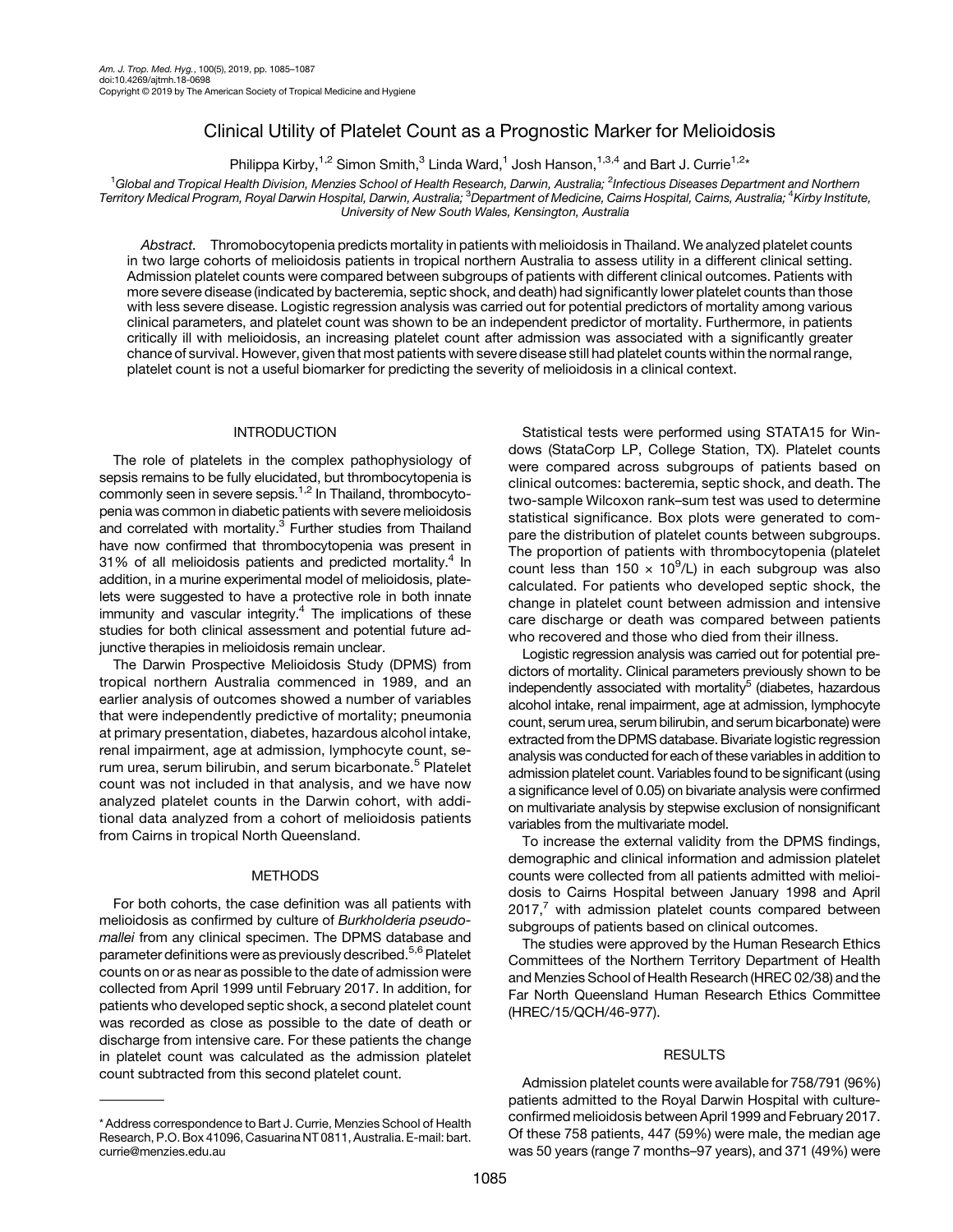<span id="page-2-0"></span>

FIGURE 1. (A) Admission platelet counts for 758 patients in the Darwin Prospective Melioidosis Study, grouped by illness severity. (B) Admission platelet counts for 218 patients at Cairns Hospital, grouped by illness severity. This figure appears in color at [www.ajtmh.org](http://www.ajtmh.org).

of Aboriginal or Torres Strait Islander origin. Four hundred and fifty-seven (60%) had bacteremia, 167 (22%) developed septic shock, and 66 (9%) died.

The mean admission platelet count was 242  $\times$  10 $^9$ /L, with a standard deviation of 113  $\times$  10<sup>9</sup>/L. Patients with bacteremia and those with septic shock had significantly lower platelet counts, with mean platelet counts  $211 \times 10^9$ /L (95% CI: 201–221  $\times$  10<sup>9</sup>/L) and 181  $\times$  10<sup>9</sup>/L (95% CI: 166–196  $\times$  10<sup>9</sup>/L), respectively, when compared with those patients without bacteremia or without septic shock, 290  $\times$  10<sup>9</sup>/L (95% CI: 278–302  $\times$  10 $^{9}$ /L) and 259  $\times$  10 $^{9}$ /L (95% CI: 250–268  $\times$  10 $^{9}$ /L), respectively (both  $P < 0.001$ ). Figure 1A shows the decreasing trend in platelet count with increasing disease severity.

Patients who died from melioidosis had significantly lower admission platelet counts than patients who survived, with mean platelet counts  $187 \times 10^9$ /L (95% CI: 161-213  $\times$  10<sup>9</sup>/L) and 247  $\times$  10<sup>9</sup>/L (95% CI: 239-255  $\times$  10<sup>9</sup>/L), respectively ( $P = 0.001$ ). Of those patients who died, 41/66 (62%) had a normal platelet count (> 150  $\times$  10 $^{9}$ /L) on admission, 14/66 (21%) had a count less than  $100 \times 10^9$ /L and 5/66 (8%) had a count less than  $50 \times 10^9$ /L.

In patients with septic shock, a rise in platelet count over the course of intensive care admission was associated with survival. 40/78 (84%) patients whose platelet counts increased survived compared with 74/88 (51%) patients whose platelet counts decreased. Among the patients who survived, the mean rise in platelet count was 56  $\times$  10 $^{9}$ /L (95% CI: 30-83  $\times$  10<sup>9</sup>/L) compared with patients who died, who had a mean decrease in platelet count of 51  $\times$  10<sup>9</sup>/L (95% CI; decrease of  $75-27 \times 10^9$ /L) ( $P < 0.001$ ) (Figure 2).

In the bivariate model, the following factors were significantly associated with mortality; platelets, age, hazardous alcohol use, serum bilirubin, serum urea (log transformation), and serum bicarbonate (data not shown). Using stepwise removal of variables, platelets, age, bilirubin, urea, and bicarbonate were each independently associated with mortality in the multivariate model (data not shown). The multivariate model indicated that reduced platelet count is an independent predictor of mortality in melioidosis patients, with a 50  $\times$  10 $^{9}$ /L increase in platelet count associated with a reduction in mortality by a factor of 22%.

Admission platelet counts were available for 218/225 (97%) patients with culture-confirmed melioidosis identified at Cairns Hospital between January 1998 and April 2017. One hundred and sixty-three (74%) were male, the average age was 50 years, and 129 (59%) were of Aboriginal or Torres Strait Islander origin. One hundred and sixty-five (76%) had bacteremia, 68 (31%) developed septic shock, and 30 (14%) died.

The mean admission platelet count was 231  $\times$  10 $^9$ /L, with a standard deviation of 121  $\times$  10<sup>9</sup>/L. The same correlation between platelet count and severity of illness was seen in this second data set (Figure 1B). Patients with bacteremia and those with septic shock had significantly lower platelet counts, with mean platelet counts  $227 \times 10^9$ /L (95% CI: 210–245  $\times$  10 $^{9}$ /L) and 217  $\times$  10 $^{9}$ /L (95% CI: 187–246  $\times$  10 $^{9}$ /L), respectively, when compared with those patients without bacteremia or without septic shock,  $323 \times 10^9$ /L (95% CI: 289-356  $\times$  10<sup>9</sup>/L) (P < 0.001) and 266  $\times$  10<sup>9</sup>/L (95% CI: 237–295  $\times$  10<sup>9</sup>/L) (P = 0.002), respectively.

Again, patients who died had lower platelet counts than patients who survived, with mean platelet counts 216  $\times$  10 $^9$ /L



FIGURE 2. Change in platelet count during intensive care admission for patients with septic shock in the Darwin Prospective Melioidosis Study, grouped according to survival. This figure appears in color at [www.ajtmh.org.](http://www.ajtmh.org)